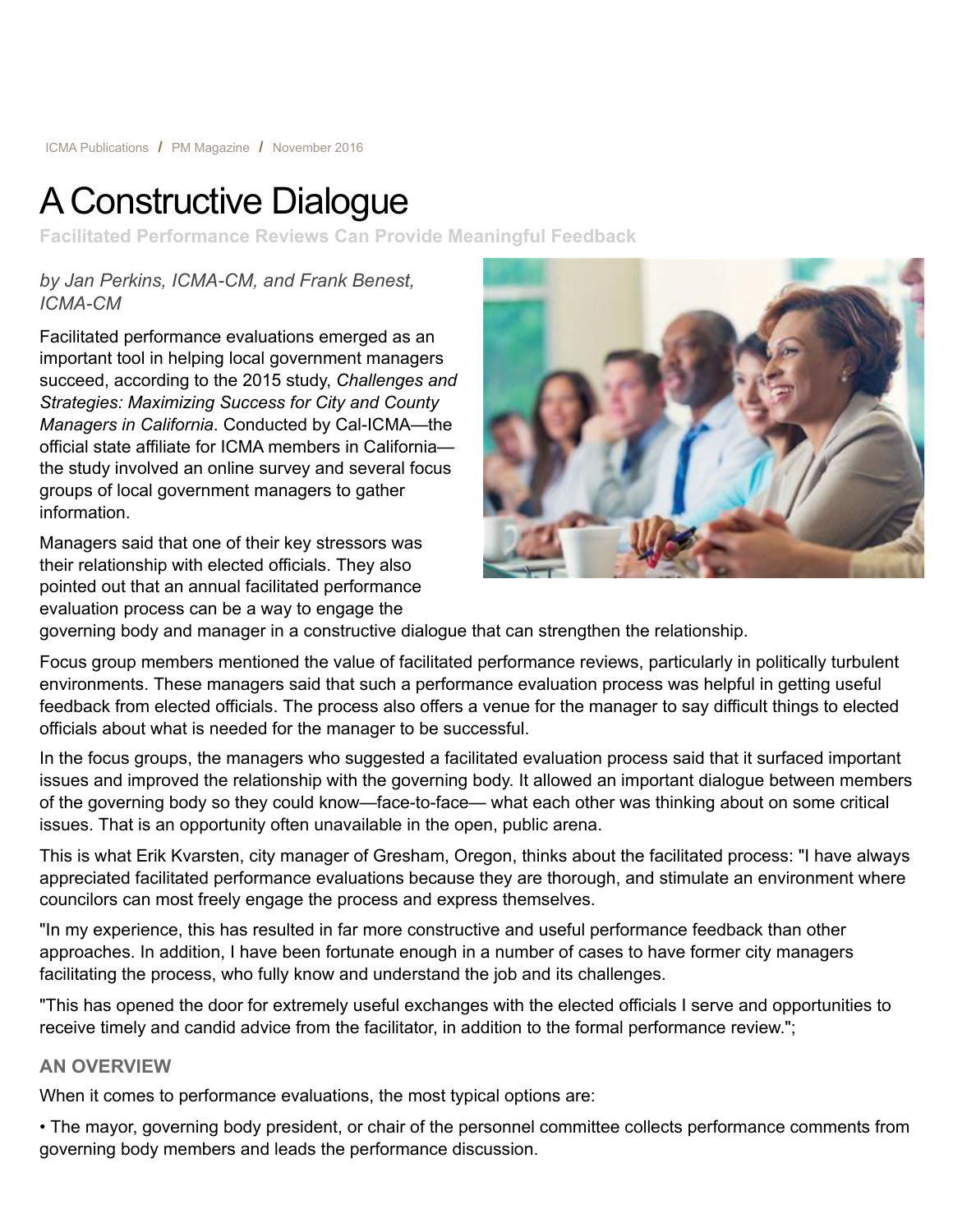• The manager facilitates and manages the process, including sending out the evaluation format and facilitating the conversation. While this is not a best practice, managers sometimes find themselves needing to do this because the governing body will not.

• The city attorney or county counsel manages the performance review.

• A review does not happen because the elected officials either do not want to do it, see no need for an evaluation, or claim they do not have the time for a review process.

Yet another option is for a third-party facilitator to conduct the evaluation process. The manager or governing body hires an experienced adviser to conduct the review in a timely manner and reach consensus on the evaluation.

A good facilitator will be able to conduct interviews with officials, facilitate governing body discussions, and keep the conversation balanced and moving toward consensus. A background in local government, particularly as a manager, is a bonus.

A facilitated performance evaluation may be especially useful if:

• Past feedback has not been helpful or specific.

• There are strong differences on the governing body and the elected officials cannot constructively have a conversation about such an important matter without help.

- It's difficult for the governing body to forge a consensus about the manager's performance.
- The governing body resists doing an evaluation.
- Past evaluations were not completed in a timely manner.

## **UNDERSTANDING THE PROCESS**

A December 1999 *PM* article by George Caravalho, then city manager, and Jo Anne Darcy, then mayor of Santa Clarita, California ("Manager Appraisals Can Be Nothing but a Benefit," available by searching ICMA's Knowledge Network at [icma.org/kn](http://icma.org/icma.org/kn)), outlined the process they used and the benefits of a facilitated performance evaluation, many of which still hold true today.

In their case, the facilitator met with the manager and councilmembers individually, eliciting ideas and feedback on issues facing the local government, relationships, and the manager's strengths and areas for improvement.

The facilitator then met with the city council in an executive session for discussion as a group, after which the manager joined the meeting to hear feedback presented from the group perspective and offered thoughts on it.

The facilitator guided the group toward a list of action statements, an overall summary evaluation and a report from the facilitator, along with any proposed compensation increase. A follow-up report was scheduled for six months later to update the council on the goals and action items agreed to during the review.

In many cases, the manager is included in the entire executive session in order to fully understand the differing and similar points of view and to be part of the entire discussion.

Some managers are interested in more input than only from the governing body, so they pursue what is sometimes referred to as a 360 review, in which direct reports or even other people can be asked for their input about the manager.

The manager needs to be extremely clear about what he or she is hoping to gain from that input and to whom it will be presented. Input can be gained through a confidential survey conducted by a third party or through individual interviews.

With either approach, the responses are consolidated into a report and reviewed with the manager. The facilitator and manager can decide early in the process whether the responses will also be reviewed with the governing body as part of the closed-session discussion.

Every situation, of course, is different, and the process must be tailored to the unique circumstances of the local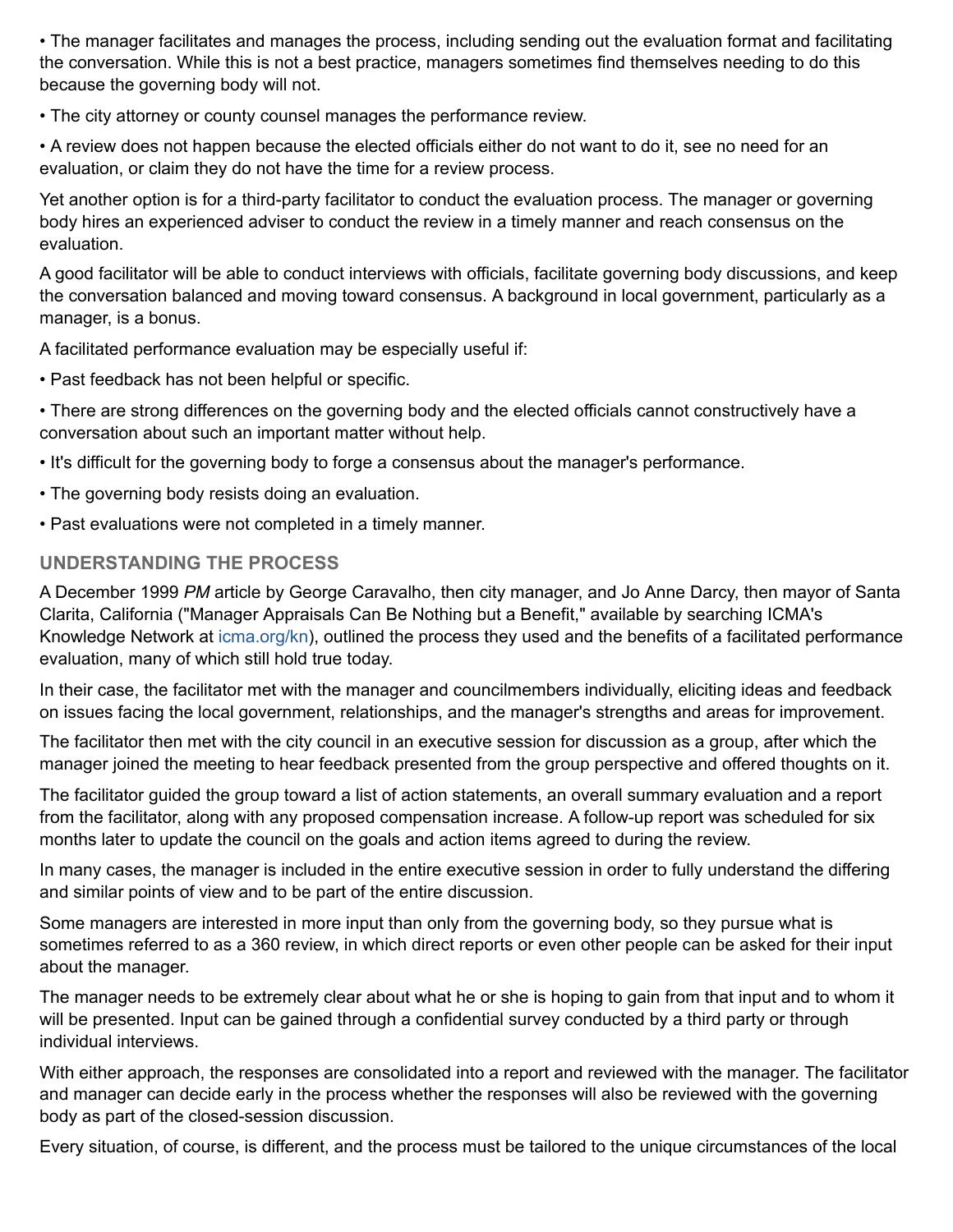government. If evaluations are public record, participants may wish to present findings verbally rather than in a written report.

Some states require disclosure of personnel evaluations, including those of the manager. In closed sessions, it may be necessary beforehand to set ground rules regarding confidentiality and the use of social media.

Even though, for instance, the rules for executive sessions are that the discussions will be confidential, some elected officials have been known to tweet during the session, as remarkable as that may seem. A skilled facilitator will work with participants to devise a process that works for everyone.

## **THE RATINGS ISSUE**

The questions used in the evaluation are critically important. The questions should relate to the chief executive's job and not be the same questions used for the organization's other managers, including department heads or mid-level managers.

The job of executive is quite different from the job of an organization's other managers because it involves relationships with the governing body; particular types of interactions with the community; overall management and organizational leadership; budget and finance; and specific goals for the individual.

Some governing bodies like the idea of ranking the manager's performance with numerical scores, while others find that numbers become the focus and detract from specific feedback and suggestions. The manager has to first determine what the value of ratings would be in deciding whether or not to attach them to questions.

Governing body members can be "hard" or "soft" graders. Ratings can end up being the focus of the conversation. The true focus should be on the specific feedback.

The greatest value to the manager and to the governing body is the conversation during the executive session. Keeping the focus on the governing body members' responses to the questions and forging consensus from the conversation is a way for everyone to come out of the session with a clear understanding of expectations for the manager. Numerical ratings can distract from this focus.

If there is a reason that an overall rating is necessary, asking for an overall rating, after all of the questions are asked, would be a way to gauge a governing body's view of the manager, particularly in consideration of compensation.

## **TANGIBLE BENEFITS**

A facilitated process can provide benefits for both the manager and the governing body. The facilitated process can offer opportunities to head off problems before they grow; recognize and celebrate successes; provide dedicated time to reflect on the working relationship and consider feedback that may not arise in day-to-day dealings; design an action plan with specific ideas; and communicate openly and honestly without becoming personal or defensive.

Specific benefits for the manager include:

- A timely and well-managed process.
- Specific, useful feedback.

• Consensus view of the manager's performance and clarity about the majority's desires regarding future performance and priorities.

• An opportunity to discuss compensation or contract changes in a constructive manner.

For the governing body, a facilitated process can be valuable because:

- The process consumes less time and effort.
- All governing body members have their say; one or two members do not dominate the conversation.
- The dialogue is less politicized and more focused on objective criteria.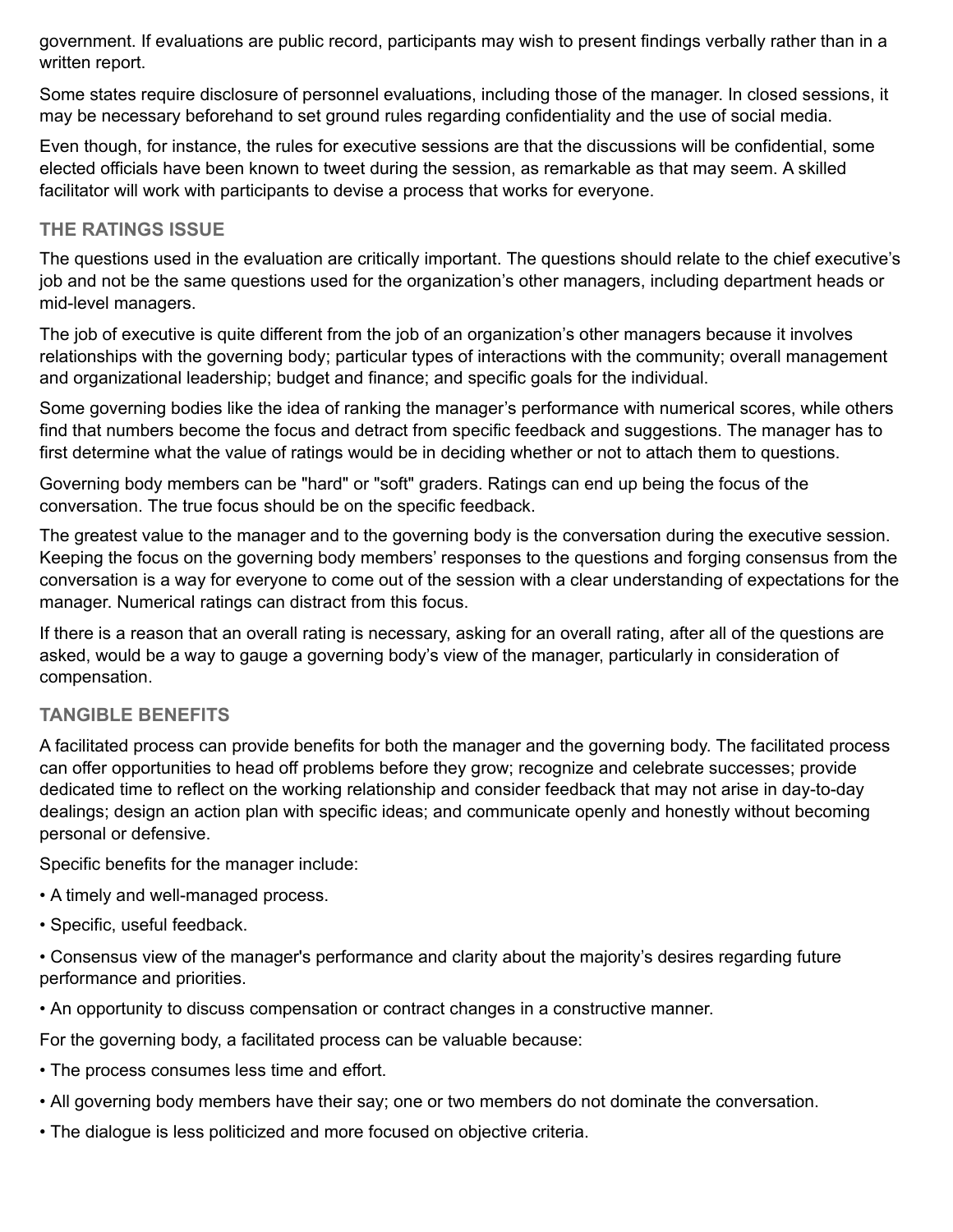• The governing body achieves a consensus about a few priorities moving forward and the desired role of the manager in achieving those priorities.

Dan Keen, city manager, Vallejo, California, says this about the benefits he perceives from facilitated performance evaluations: "Earlier in my career, I didn't use a facilitator, instead relying on mayors and councilmembers to provide me with their feedback using checklist forms.

"Some of those evaluations were simply awful experiences. Councilmembers wouldn't give honest feedback in front of one another, petty issues received more discussion than core performance objectives, and discussions sometimes became difficult and emotional between the councilmembers.

"Since using a facilitator, I've found that I get much more valuable feedback, from every councilmember, and the discussions are appropriately focused on my performance and my team's performance, rather than the minor issues.

"Plus, these sessions often turn into mini team-building sessions with the council and manager, with typically positive outcomes."

## **OBSTACLES EXIST**

While a statistical survey has not been conducted, our conversations with colleagues around the country indicate that only a small minority use facilitated performance evaluations. There may be any number of reasons that facilitated processes are not used:

• The internal process has worked well in the past and there is no perceived need for outside help.

• The manager or governing body has no experience with facilitated evaluations and doesn't know how the process can help.

• If performance evaluation reports or discussions from closed sessions could be made public, the manager may be reluctant to have a structured process.

The cost may be viewed as an obstacle.

• Cost will differ by region as well as complexity of the process. A general guide would be the cost of a facilitator for a one-day workshop in your area. To better determine the cost in your region, reach out to colleagues who have used facilitated evaluations.

• The cost will also depend on how complex the process is. If it involves only the governing body and manager, then it will be lower than if the manager desires a 360-degree evaluation, with input from direct reports or others.

## **SETTING THE STAGE**

For managers interested in the idea of facilitated performance evaluations, there are a few ways to raise the topic with a governing body. Some managers include the practice as a provision in their employment agreement.

Others identify governing bodies in their region that have used facilitated evaluations and then present a report on the process to their elected officials.

Another good approach is to raise the idea after a regular performance review. Include an overview with the board or relevant board committee that looks at what went well, what was difficult, and whether a facilitated evaluation would improve the process.

## **THE BOTTOM LINE**

Every employee deserves to know what supervisors think of his or her performance, and everyone involved in the evaluation benefits from a process that is well-organized, helpful, specific, and timely.

For the unique circumstances of local government managers, a facilitated evaluation process can eliminate many potential obstacles to a constructive review, ensuring that all involved are working toward the goal of continuous improvement.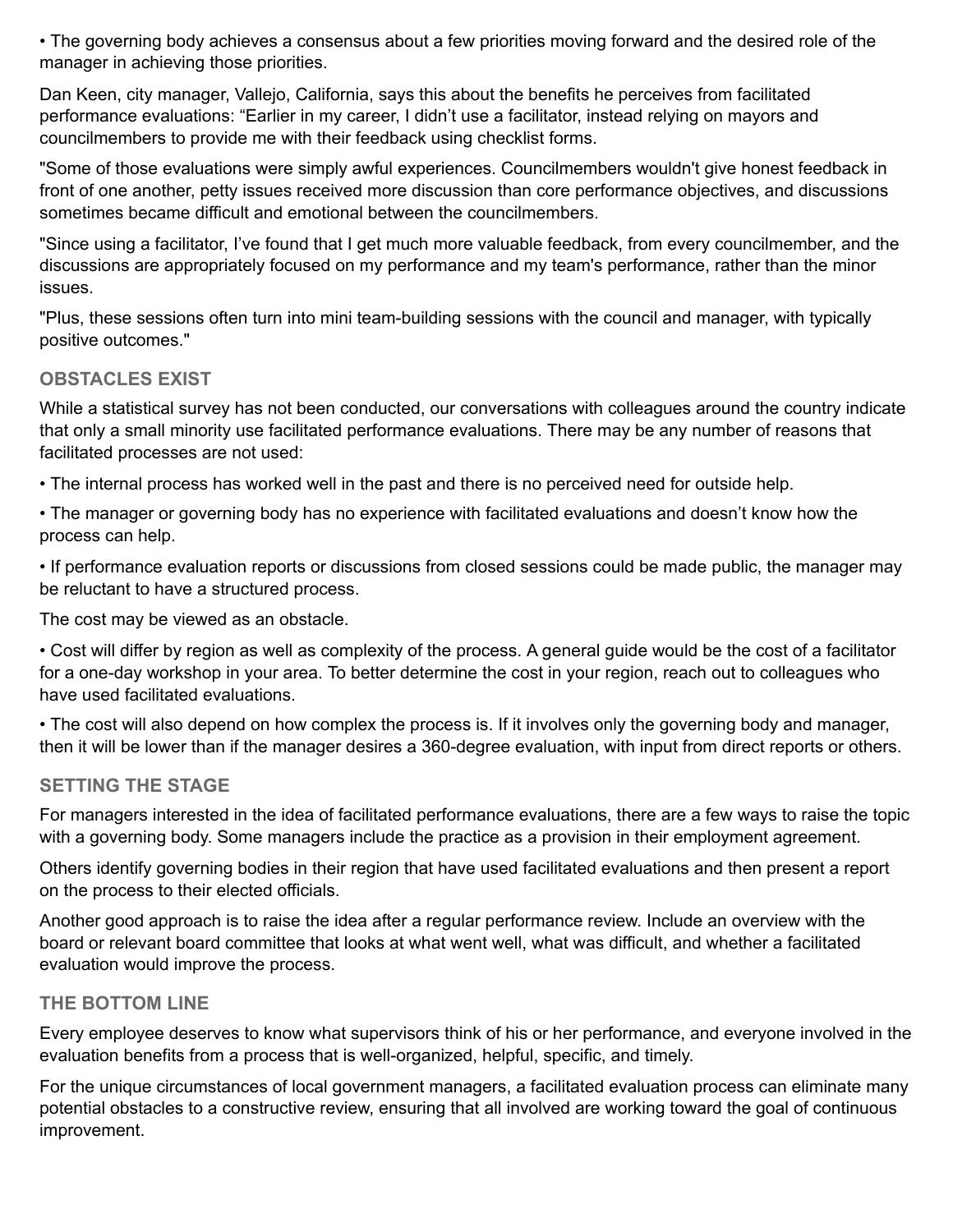There are a variety of means to achieve that end. An outside facilitator can be an addition to the manager's toolbox to use to discern what his or her governing body members truly think.

City Manager Wade McKinney, Indian Wells, California, and president, California City Management Foundation, believes this about the facilitated process: "Evaluations are beneficial to maintain a healthy council-manager relationship, which is key to our success and sanity.

"The facilitated evaluation provides more feedback to both the council and manager in a useful way. Councilmembers can each communicate in their own way, and the facilitator can help them clarify their thoughts and make productive suggestions.

"The facilitator makes the discussion between the two engaging, positive, and useful. I find that I come away with an actual understanding of where I can improve and what the council expects.

"A clear benefit is the advice and counsel that the facilitator provides to both elected officials and managers on building relationships and keys to success."



**Jan Perkins, ICMA-CM, is senior partner, Management Partners, Laguna Beach, California [\(jperkins@managementpartners.com\)](mailto:jperkins@managementpartners.com) and an ICMA Liaison assisting with ICMA's Women Leading Government initiative. Frank Benest, Ed.D., ICMA-CM, is ICMA Liaison for Next Generation Initiatives, Palo Alto, California [\(frank@frankbenest.com](mailto:frank@frankbenest.com)).**

#### **COMMENTS & RATINGS**



Write a comment...



Reach the best and the brightest at the ICMA Job Center POST YOUR JOB NOW

#### **ICMA**

[About](http://icma.org/en/icma/about/organization_overview) [Membership](http://icma.org/en/icma/members/home) **[Ethics](http://icma.org/en/icma/ethics)** [Priorities](http://icma.org/en/icma/priorities/fund_for_professional_management) [Partners](http://icma.org/en/icma/partnerships/partnerships) [Career Network](http://icma.org/en/icma/career_network/home) [News](http://icma.org/en/icma/newsroom/highlights) [Events](http://icma.org/en/icma/events/events)

#### **UNIVERSITY**

[About](http://icma.org/en/university/about) [Annual Conference](http://icma.org/en/icma/events/conference/about/annualconference) [Professional Development](http://icma.org/en/university/professional_development) **[Credentialing](http://icma.org/en/icma/members/credentialing)** [Leadership Development](http://icma.org/en/university/leadership_development/)

## **ICMA HOME**

[Contact Us](http://icma.org/Contact) [Sign up for E-Newsletter](http://icma.org/en/icma/newsroom/icma_e-newsletters) [Join Now](http://icma.org/en/icma/members/join/join_now) [Make a Gift](http://icma.org/en/icma/priorities/future_of_professional_management)

### **PUBLICATIONS**

[Print](http://icma.org/en/press/print) [Digital](http://icma.org/en/press/digital) [PM Magazine](http://icma.org/en/press/pm_magazine/current_issue) [Blog](http://icma.org/en/press/blogs/blog/72/Write_About_Now)

**PROGRAM CENTERS**

[About](http://icma.org/en/results/about) [Sustainable Communities](http://icma.org/en/results/sustainable_communities/home) [Performance Analytics](http://icma.org/en/results/center_for_performance_measurement/home) [Management Strategies](http://icma.org/en/results/management_strategies/home)

#### **INTERNATIONAL**

[About](http://icma.org/en/international/about) [Projects](http://icma.org/en/international/projects) [Services](http://icma.org/en/international/services) [Where We Work](http://icma.org/en/international/regions/overview) **[CityLinks](http://icma.org/en/cl/home) [Resources](http://icma.org/en/international/resources)** [News](http://icma.org/en/international/news)